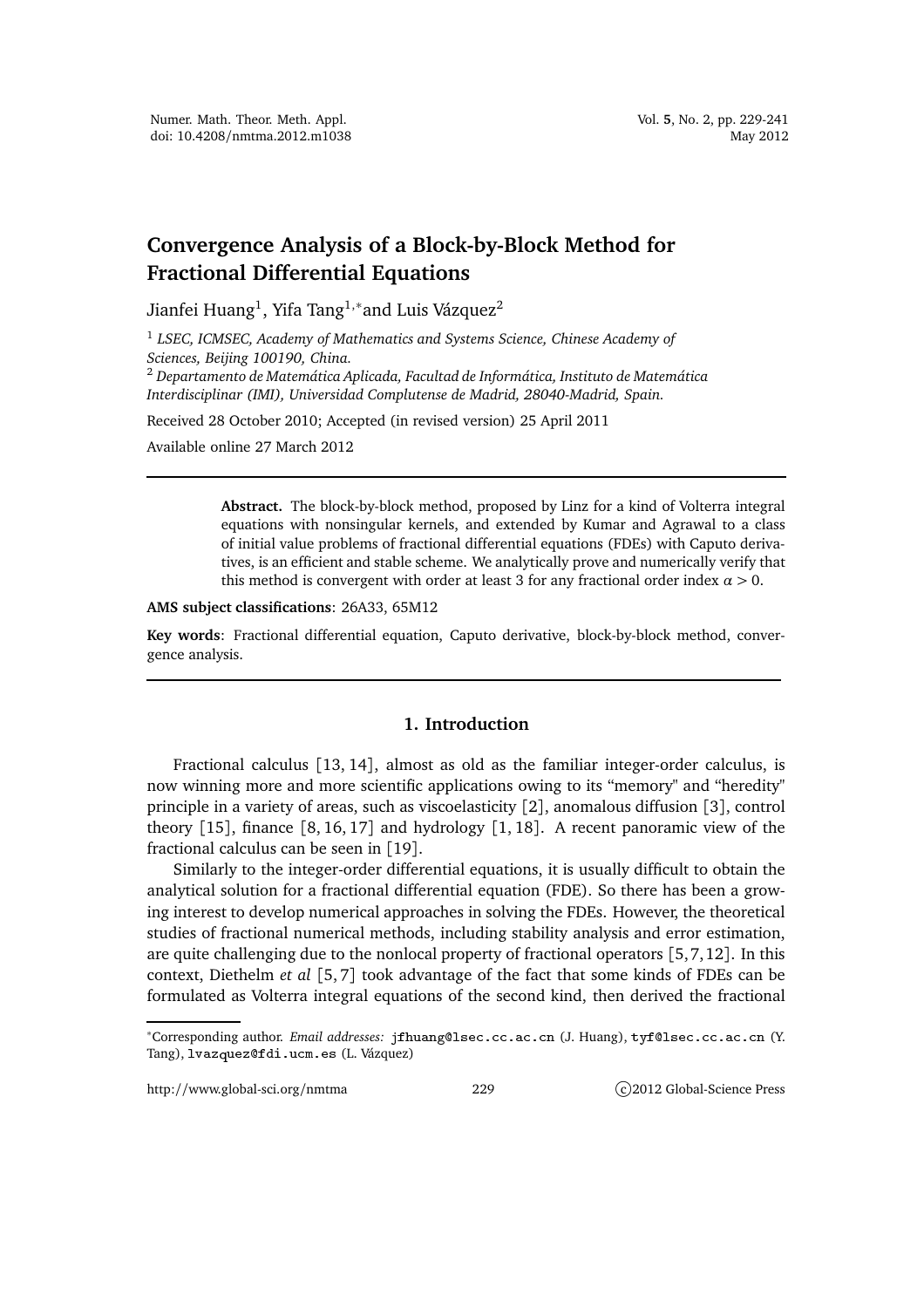Adams-Bashforth-Moulton method from the classical case. Significantly, they gave convergence analysis, i.e., for any  $\alpha > 0$  the described method is convergent with order at least one if the analytical solution  $y(t)$  is twice continuously differentiable. In addition, Lin and Liu [12] developed a kind of linear multistep methods for fractional initial value problems based on Lubich's high-order approximations [10] to fractional derivatives and integrals. And they proved the consistence, convergence and stability of these methods. Nevertheless, the unavoidable shortcoming in these linear multistep methods is that one needs to spend much time in computing the starting weights.

In 2006, Kumar and Agrawal [9] also utilized the equivalent Volterra integral equation in [5] and extended the block-by-block method proposed by Linz [11] to some kinds of FDEs. Numerical examples have shown the efficiency and stability of this scheme, i.e., for a kind of FDEs the performance is better than that of Diethlm's Adams method [7]. However, it's a pity that the error estimate and convergence order analysis of this scheme was neglected. In the present paper, we will derive error estimate and precise convergence order of the block-by-block method under certain assumptions, and test the order via numerical experiments.

This paper is organized as follows. In Section 2, in order to facilitate the theoretical analysis, the block-by-block method is rewritten. We give in Section 3 some preparations and useful lemmas. The error estimate and convergence order analysis are given in Section 4. Numerical experiments are carried out in Section 5, which verify the theoretical results obtained in Section 4. Final section is the concluding remarks.

#### **2. Block-by-block method**

We consider the following nonlinear FDE

$$
D_{*}^{\alpha} y(t) = f(t, y(t)), \quad 0 \le t \le T, \quad n - 1 < \alpha \le n
$$
 (2.1)

subject to the initial conditions:

$$
y^{(k)}(0) = c_k, \quad k = 0, 1, \cdots, n - 1.
$$
 (2.2)

In (2.1),  $D_*^{\alpha}$  denotes the Caputo derivative of order  $\alpha$ , defined by

$$
D_{*}^{\alpha}y(t):=\frac{1}{\Gamma(n-\alpha)}\int_{0}^{t}(t-\tau)^{n-\alpha-1}\frac{d^{n}y(\tau)}{d\tau^{n}}d\tau.
$$

Assume that  $\Omega := [0, T] \times [c_0 - \lambda, c_0 + \lambda]$  with some  $\lambda > 0$  and  $f(t, y) \in C(\Omega)$ . Furthermore, let *f* fulfill a Lipschitz condition with respect to the second variable on  $\Omega$ , namely

$$
|f(t,y)-f(t,z)| \le L|y-z|
$$

for some constant  $L > 0$ . According to [6], there exists a unique solution  $y(t)$  on [0, *T*] for the initial value problem (IVP) (2.1-2.2).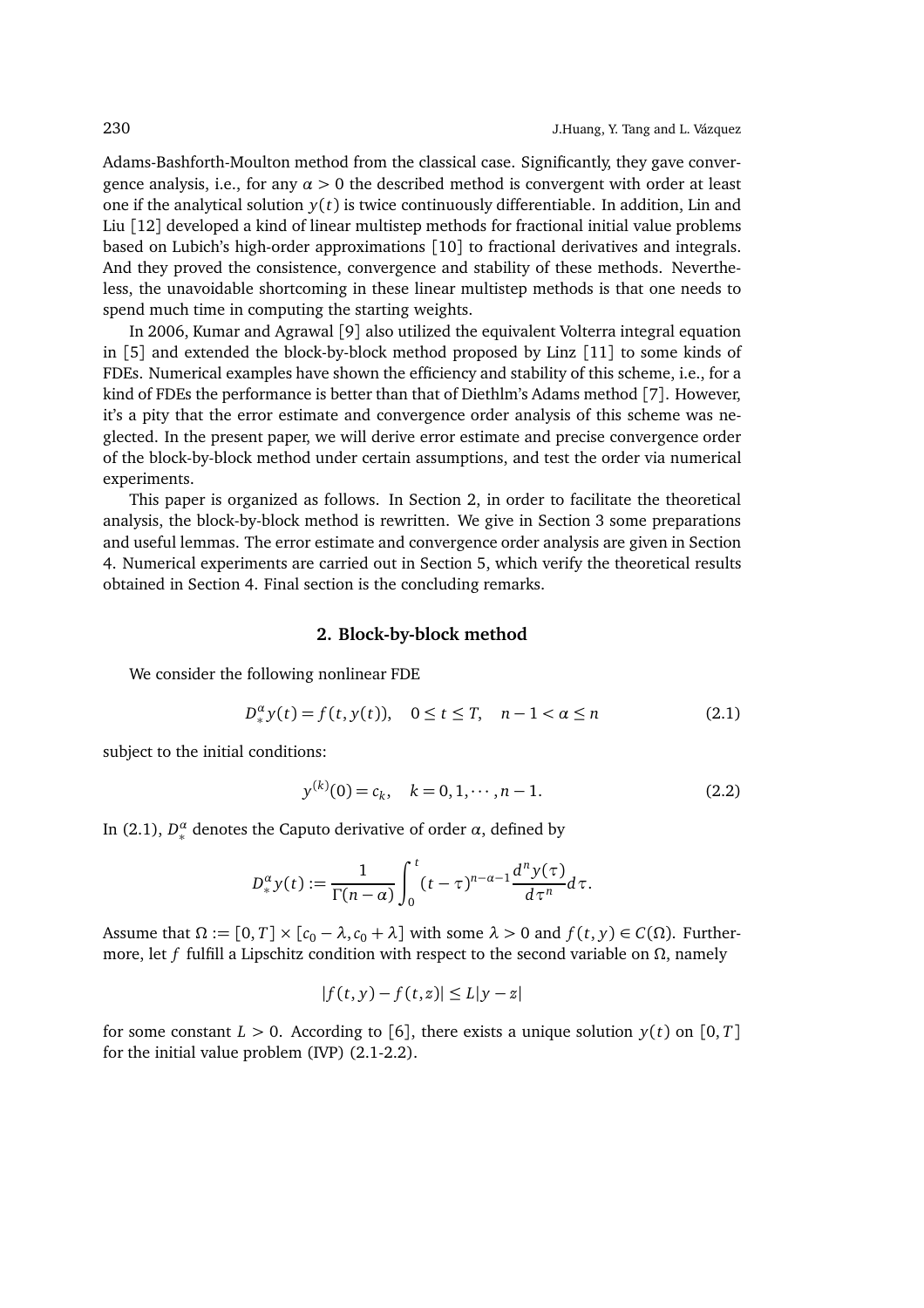Convergence Analysis of a Block-by-block Method for FDEs 231

As also mentioned in [6], if  $f(t, y)$  is continuous, IVP (2.1-2.2) is equivalent to the following Volterra integral equation of the second kind

$$
y(t) = g(t) + \frac{1}{\Gamma(\alpha)} \int_0^t (t - \tau)^{\alpha - 1} f(\tau, y(\tau)) d\tau,
$$
\n(2.3)

where

$$
g(t) := \sum_{k=0}^{n-1} c_k \frac{t^k}{k!}.
$$

Kumar and Agrawal [9] have extended the block-by-block method [11] for a kind of Volterra integral equations with nonsingular kernels to Eq.(2.3) in which the integral kernel is singular for  $0 < \alpha < 1$ . For convenience of analysis, we will rewrite this method in the sequel.

First divide the interval [0, *T*] into 2*N* parts with stepsize  $h = T/(2N)$ , and set  $t_i =$  $jh(j = 0, 1, \dots, 2N)$ . The numerical solution of Eq.(2.3) at the point  $t_j$  is denoted by  $y_j$ . Let  $g_j = g(t_j)$  and  $f_j = f(t_j, y_j)$ .

Now assume that  $y_j$  ( $j = 0, 1, \dots, 2m$ ), the approximations of  $y(t_j)$  ( $j = 0, 1, \dots, 2m$ ), are obtained. In order to get the numerical solutions  $y_{2m+1}$  and  $y_{2m+2}$ , the block-byblock method presented by Kumar and Agrawal can be described as follows, for  $m =$  $0, 1, \cdots, N-1,$ 

$$
y_{2m+2} = g_{2m+2} + \sum_{k=0}^{m-1} \left[ W_{k,0}^{[2m+2]} f_{2k} + W_{k,1}^{[2m+2]} f_{2k+1} + W_{k,2}^{[2m+2]} f_{2k+2} \right]
$$
(2.4a)

$$
+ W_{m,0}^{[2m+2]} f_{2m} + W_{m,1}^{[2m+2]} f_{2m+1} + W_{m,2}^{[2m+2]} f_{2m+2},
$$
  
\n
$$
y_{2m+1} = g_{2m+1} + \sum_{k=0}^{m-1} \left[ W_{k,0}^{[2m+1]} f_{2k} + W_{k,1}^{[2m+1]} f_{2k+1} + W_{k,2}^{[2m+1]} f_{2k+2} \right] \qquad (2.4b)
$$
  
\n
$$
+ W_{m,0}^{[2m+1]} f_{2m} + W_{m,1}^{[2m+1]} f_{2m+1} + W_{m,2}^{[2m+1]} f_{2m+2},
$$

where for  $i = 0, 1, 2$ ,

$$
W_{k,i}^{[2m+2]} := \frac{1}{\Gamma(\alpha)} \int_{t_{2k}}^{t_{2k+2}} (t_{2m+2} - \tau)^{\alpha-1} \phi_{k,i}(\tau) d\tau, \quad k = 0, 1, \cdots m,
$$
 (2.5)

$$
W_{k,i}^{[2m+1]} := \frac{1}{\Gamma(\alpha)} \int_{t_{2k}}^{t_{2k+2}} (t_{2m+1} - \tau)^{\alpha-1} \phi_{k,i}(\tau) d\tau, \quad k = 0, 1, \cdots, m-1.
$$
 (2.6)

In Eq.(2.4b), if  $k = m$ ,  $W_{m,i}^{[2m+1]}$  $\sum_{m,i}$   $(i = 0, 1, 2)$  are defined as

$$
W_{m,0}^{[2m+1]} := d_{2m} + \frac{3}{8}d_{2m+\frac{1}{2}}, \quad W_{m,1}^{[2m+1]} := \frac{3}{4}d_{2m+\frac{1}{2}} + d_{2m+1}, \quad W_{m,2}^{[2m+1]} := -\frac{1}{8}d_{2m+\frac{1}{2}} \tag{2.7}
$$

with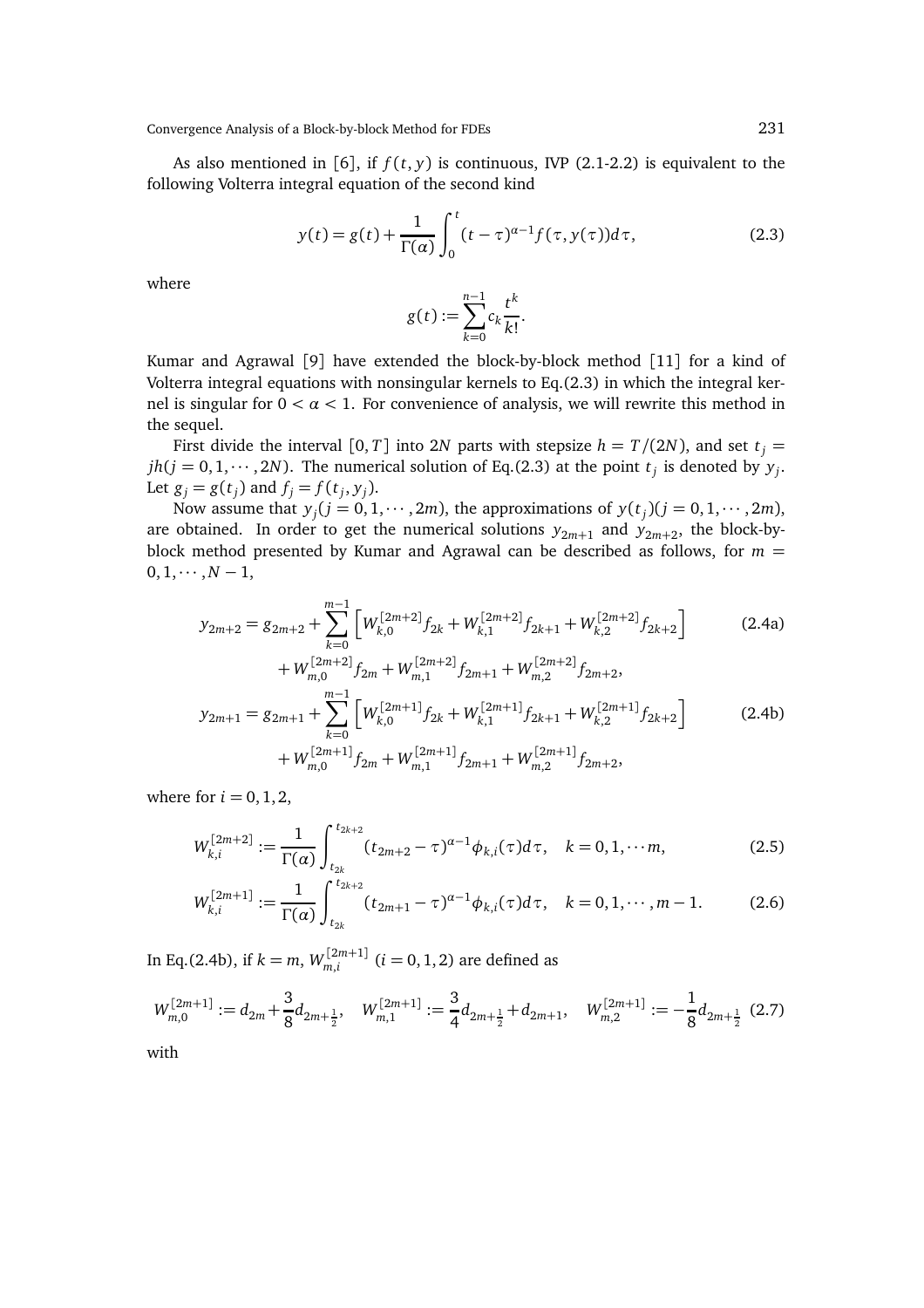$$
d_{2m} := \frac{1}{\Gamma(\alpha)} \int_{t_{2m}}^{t_{2m+1}} (t_{2m+1} - \tau)^{\alpha-1} \psi_{m,0}(\tau) d\tau,
$$
  

$$
d_{2m+\frac{1}{2}} := \frac{1}{\Gamma(\alpha)} \int_{t_{2m}}^{t_{2m+1}} (t_{2m+1} - \tau)^{\alpha-1} \psi_{m,1}(\tau) d\tau,
$$
  

$$
d_{2m+1} := \frac{1}{\Gamma(\alpha)} \int_{t_{2m}}^{t_{2m+1}} (t_{2m+1} - \tau)^{\alpha-1} \psi_{m,2}(\tau) d\tau.
$$

Functions  $\phi_{k,i}(t)$   $(i = 0, 1, 2)$  are quadratic Lagrange interpolating polynomials associated with points  $t_{2k}$ ,  $t_{2k+1}$  and  $t_{2k+2}$ , precisely,

$$
\phi_{k,0}(t) := \frac{(t - t_{2k+1})(t - t_{2k+2})}{2h^2}, \quad \phi_{k,1}(t) := \frac{(t - t_{2k})(t - t_{2k+2})}{-h^2},
$$

$$
\phi_{k,2}(t) := \frac{(t - t_{2k})(t - t_{2k+1})}{2h^2}.
$$

Similarly,  $\psi_{m,i}(t)$  ( $i = 0, 1, 2$ ) are Lagrange interpolating polynomials associated with points  $t_{2m}$ ,  $t_{2m+\frac{1}{2}}$  and  $t_{2m+1}$ . From (2.5)-(2.7), it is known that  $W_{k,i}^{[2m+2]}$ can be explicitly calculated.  $\binom{[2m+2]}{k,i}$  and  $W_{k,i}^{[2m+1]}$ *k*,*i*

For simplicity, we reduce Eq.(2.4) to

$$
\begin{cases}\ny_{2m+2} = g_{2m+2} + h^{\alpha} \sum_{j=0}^{2m} \omega_{2m+2-j} f_j + h^{\alpha} \omega_1 f_{2m+1} + h^{\alpha} \omega_0 f_{2m+2}, \\
y_{2m+1} = g_{2m+1} + h^{\alpha} \sum_{j=0}^{2m} \sigma_{2m+2-j} f_j + h^{\alpha} \sigma_1 f_{2m+1} + h^{\alpha} \sigma_0 f_{2m+2},\n\end{cases} (2.8)
$$

where

$$
\omega_0 := W_{m,2}^{[2m+2]}/h^{\alpha}, \quad \omega_{2k+1} := W_{m-k,1}^{[2m+2]}/h^{\alpha}, \qquad k = 0, 1, \cdots, m;
$$
  
\n
$$
\omega_{2k} := W_{m-k,2}^{[2m+2]}/h^{\alpha} + W_{m-k+1,0}^{[2m+2]}/h^{\alpha}, \qquad k = 1, 2, \cdots, m;
$$
  
\n
$$
\omega_{2m+2} := W_{0,0}^{[2m+2]}/h^{\alpha}, \qquad k = 1, 2, \cdots, m;
$$

and  $\varpi_j$  is defined similarly just by replacing the  $W_{k,i}^{[2m+2]}$  $\sum_{k,i}$  in the definition of  $ω_j$  with  $W_{k,i}^{[2m+1]}$  $\sum_{k,i}^{[2m+1]}$   $(j = 0, 1, \cdots, 2m+2).$ 

In the remainder of this paper, we will be devoted to convergence analysis of the blockby-block method under the assumptions  $D_*^{\alpha} y(t) \in C^3[0,T]$  and  $f_y(x, y) \in C(\Omega)$ . Therefore, it is necessary to relate the smoothness properties of a given function to smoothness properties of its Caputo derivatives.

**Lemma 2.1.** ([7]) *For any*  $\alpha > 0$ ,  $y(t) \in C^{3+[\alpha]}[0, T]$ , we have

$$
D_{*}^{\alpha} y(t) = \sum_{k=0}^{2} \frac{y^{(k + \lceil \alpha \rceil)}(0)}{\Gamma(\lceil \alpha \rceil - \alpha + k + 1)} t^{\lceil \alpha \rceil - \alpha + k} + \phi(t)
$$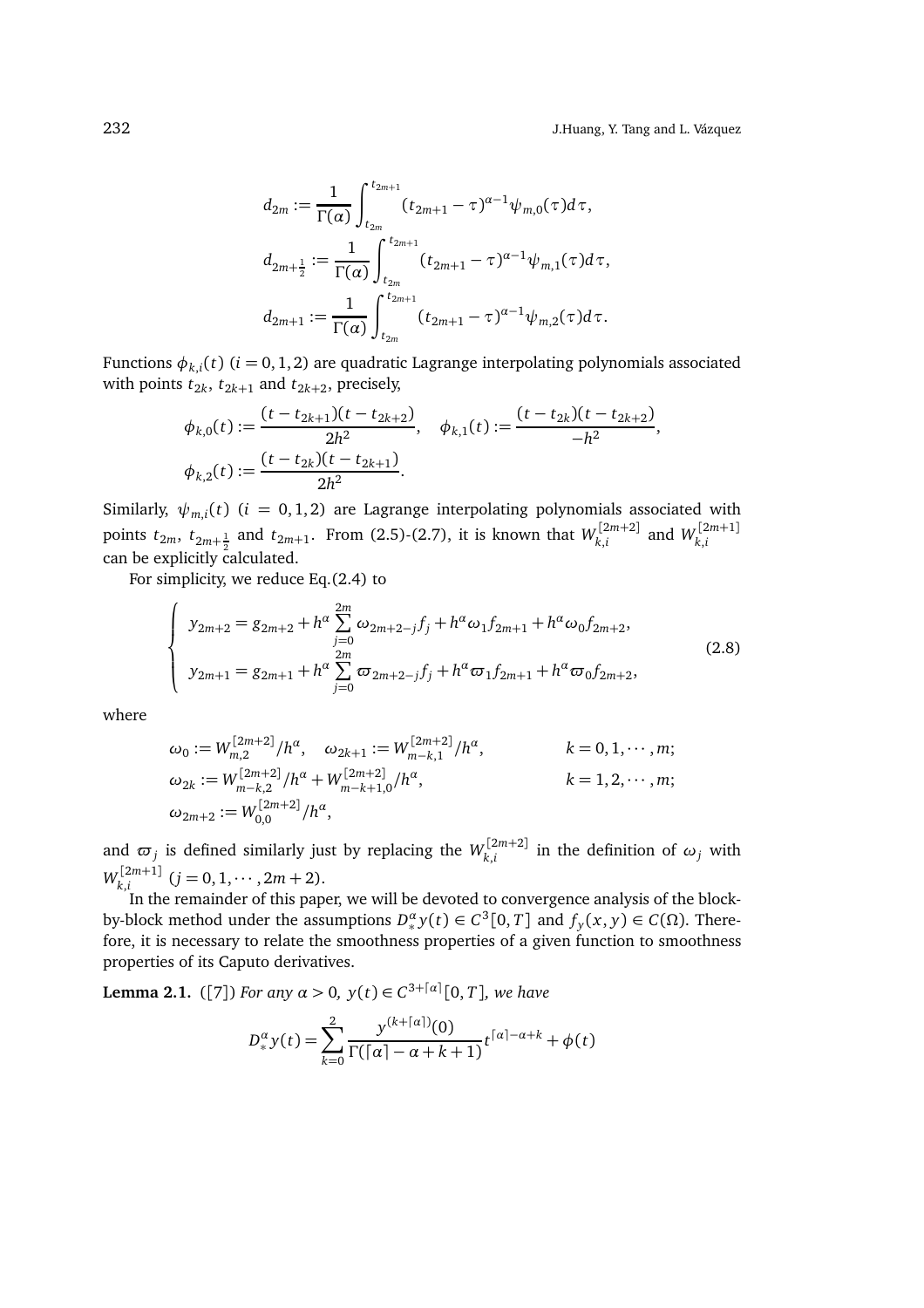Convergence Analysis of a Block-by-block Method for FDEs 233

*with some function*  $\phi(t) \in C^3[0, T]$ *.* 

**Remark**. By above lemma, for  $y(t) \in C^{3+[\alpha]}[0,T]$ ,  $D_*^{\alpha}y(t) \in C^3[0,T]$  if and only if  $y^{(\lceil \alpha \rceil)}(0) = y^{(1 + \lceil \alpha \rceil)}(0) = y^{(2 + \lceil \alpha \rceil)}(0) = 0.$  These conditions seem to be quite stringent and limit the application of block-by-block method. Notice that there exist such kinds of functions as the most simple one  $y(t) = t^{\alpha}$ , which satisfy  $D_*^{\alpha} y(t) \in C^3[0, T]$  but  $y(t) \notin$  $C^{3+[\alpha]}[0,T].$ 

#### **3. Preliminary lemmas**

In our subsequent analysis in Section 4, the following lemmas are needed.

### **Lemma 3.1.** *Let*

$$
a_{k} = (k+1)^{\alpha+1} + k^{\alpha+1} + \left(k + \frac{1}{2}\right)^{\alpha+1} + 6 \frac{k^{\alpha+2} - (k+1)^{\alpha+2}}{\alpha+2} + 12 \frac{(k+1)^{\alpha+3} + k^{\alpha+3} - 2\left(k + \frac{1}{2}\right)^{\alpha+3}}{(\alpha+2)(\alpha+3)}.
$$
\n(3.1)

*Then for*  $\alpha \geq 0$ *, we have* 

$$
\sum_{k=0}^{m} a_k = \mathcal{O}(m^{\alpha}), \quad m \ge 2.
$$
 (3.2)

*Proof.* For  $k \geq 2$ , we have

$$
a_{k} = k^{\alpha+1} \left[ \left( 1 + \frac{1}{k} \right)^{\alpha+1} + 1 + \left( 1 + \frac{1}{2k} \right)^{\alpha+1} \right] + \frac{6k^{\alpha+2}}{\alpha+2} \left[ 1 - \left( 1 + \frac{1}{k} \right)^{\alpha+2} \right]
$$
  
+ 
$$
\frac{12k^{\alpha+3}}{(\alpha+2)(\alpha+3)} \left[ \left( 1 + \frac{1}{k} \right)^{\alpha+3} + 1 - 2 \left( 1 + \frac{1}{2k} \right)^{\alpha+3} \right]
$$
  
=  $k^{\alpha+1} \left[ 3 + \sum_{j=1}^{+\infty} \frac{(2^{j} + 1)(\alpha + 1) \cdots (\alpha + 1 - j + 1)}{j!2^{j}k^{j}} \right] - \frac{6k^{\alpha+2}}{\alpha+2} \sum_{j=1}^{+\infty} \frac{(\alpha+2) \cdots (\alpha+2-j+1)}{j!k^{j}}$   
+ 
$$
\frac{12k^{\alpha+3}}{(\alpha+2)(\alpha+3)} \sum_{j=1}^{+\infty} \frac{(2^{j}-2)(\alpha+3) \cdots (\alpha+3-j+1)}{j!2^{j}k^{j}}
$$
  
=  $k^{\alpha+1} \sum_{j=2}^{+\infty} \frac{(j-1)(j-2)2^{j} + (j-1)(j+4)}{(j+1)(j+2)2^{j}} \frac{(\alpha+1) \cdots (\alpha+2-j)}{j!k^{j}}$   
= 
$$
\frac{(\alpha+1)\alpha}{k^{1-\alpha}} \sum_{j=0}^{+\infty} \frac{b_{j}}{k^{j}}.
$$
 (3.3)

When  $0 < \alpha < 1$ , it is easy to check that for any  $k \ge 2$ ,  $\left\{ b_j \Big| j = 0, 1, \cdots \right\}$  is an alternate series with

$$
b_0 = \frac{1}{16} > 0, \ b_1 = \frac{1}{32}(\alpha - 1) < 0, \ b_2 = \frac{1}{96}(\alpha - 1)(\alpha - 2) > 0
$$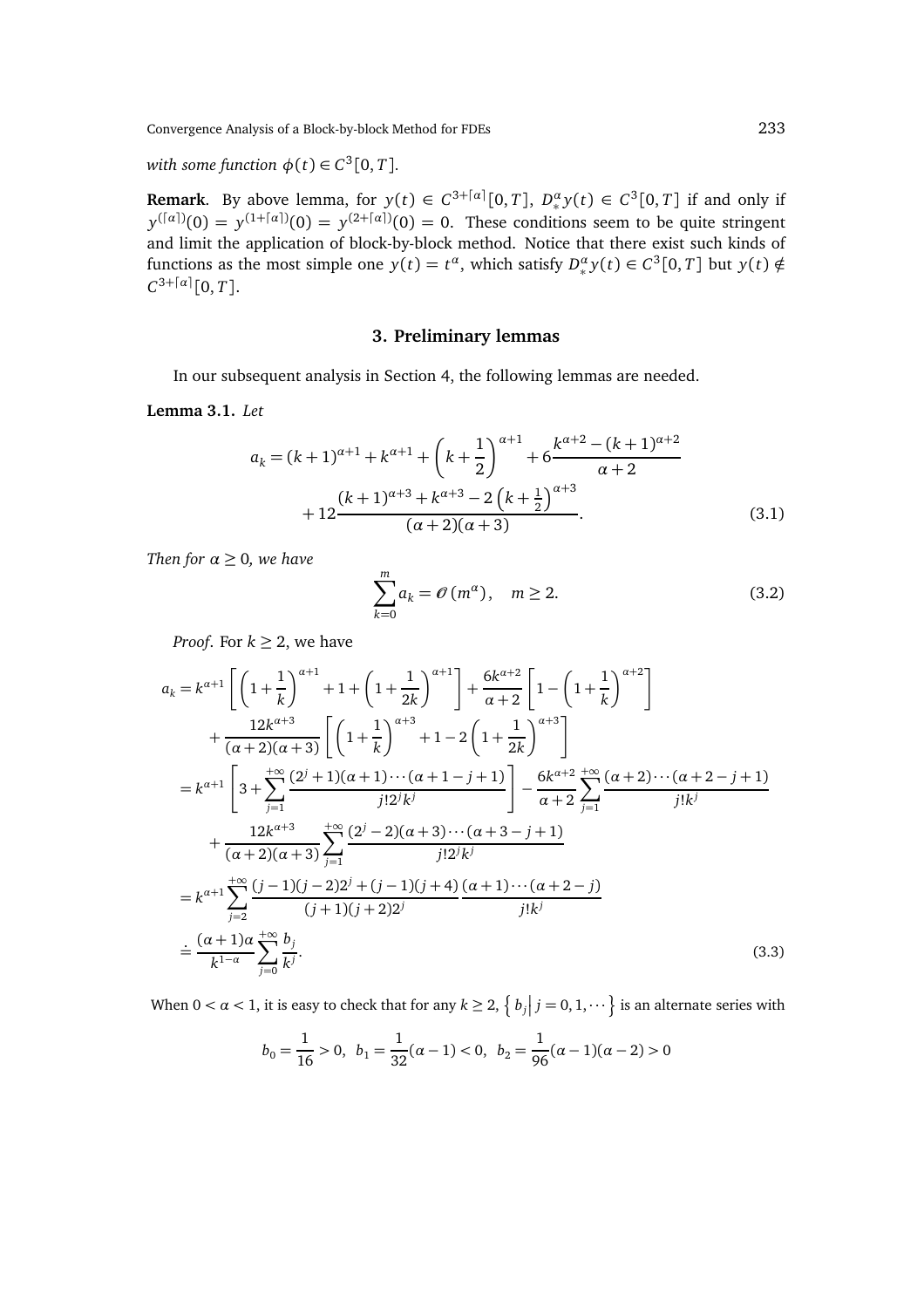and  $\{|b_j|\}\$  = 0, 1,  $\cdots$  monotonically approaches 0. Hence it deduces that the infinity series of the last term of (3.3) converges and

$$
\frac{(\alpha+1)a}{k^{1-\alpha}}\left(b_0 + \frac{b_1}{k}\right) < a_k < \frac{(\alpha+1)ab_0}{k^{1-\alpha}},\tag{3.4a}
$$

$$
\sum_{k=2}^{m} \frac{(\alpha+1)\alpha b_0}{k^{1-\alpha}} + \sum_{k=2}^{m} \frac{(\alpha+1)\alpha b_1}{k^{2-\alpha}} < \sum_{k=2}^{m} a_k < \sum_{k=2}^{m} \frac{(\alpha+1)\alpha b_0}{k^{1-\alpha}}.\tag{3.4b}
$$

Consequently,

$$
\sum_{k=0}^{m} a_k = \sum_{k=2}^{m} a_k + \mathcal{O}(1) = \sum_{k=2}^{m} \frac{(\alpha+1)\alpha b_0}{k^{1-\alpha}} [1 + o(1)] + \mathcal{O}(1)
$$

$$
= (\alpha+1)b_0 m^{\alpha} [1 + o(1)] = \frac{(\alpha+1)}{16} m^{\alpha} [1 + o(1)]. \tag{3.5}
$$

Note that for  $\alpha = 0$ ,

$$
a_k = 3k + \frac{3}{2} + 3\left[k^2 - (k+1)^2\right] + 2\left[(k+1)^3 + k^3 - 2\left(k + \frac{1}{2}\right)^3\right] = 0;
$$

and for  $\alpha = 1$ ,

$$
a_k = (k+1)^2 + k^2 + \left(k+\frac{1}{2}\right)^2 + 2\left[k^3 - (k+1)^3\right] + (k+1)^4 + k^4 - 2\left(k+\frac{1}{2}\right)^4 = \frac{1}{8}.
$$

When  $n-1 < \alpha \le n$  for some integer  $n \ge 2$ , it can be checked that for any  $k \ge 2$ ,  $b_0$ ,  $\cdots$ ,  $b_{n-1}$  are positive, and  $\left\{ b_j | j = n-1, n, \cdots \right\}$  is an alternate series and  $\left\{ |b_j| | j = n-1, n, \cdots \right\}$ monotonically approaches 0. According to the similar analysis dealing with the case 0 *< α <* 1, we can also obtain for  $\alpha > 1$ , the result (3.2) holds. This completes the proof.

**Lemma 3.2.** *For*  $\alpha > 0$  *and*  $j \geq 2$  *, the following statements hold* 

$$
\omega_j = \mathcal{O}\left(j^{\alpha - 1}\right), \quad \varpi_j = \mathcal{O}\left(j^{\alpha - 1}\right),\tag{3.6}
$$

*where*  $\omega_j$  *and*  $\varpi_j$  *are defined in Eq.*(2.8)*.* 

*Proof.* Here we prove  $\omega_j = \mathscr{O}\left(j^{\alpha-1}\right)$ ; the proof of  $\varpi_j = \mathscr{O}\left(j^{\alpha-1}\right)$  is similar. Without loss of generality, we only need to prove

$$
\omega_{2m+1-2k} = \frac{W_{k,1}^{[2m+2]}}{h^{\alpha}} = \mathcal{O}\left((2m+1-2k)^{\alpha-1}\right);
$$
\n(3.7)

the other results can be obtained by using the same method. According to the definition of  $W_{k,1}^{[2m+2]}$ , it results in [2*m*+2]

$$
\frac{W_{k,1}^{[2m+2]}}{h^{\alpha}} = \frac{1}{\Gamma(\alpha)} \int_{t_{2k}}^{t_{2k+2}} (t_{2m+2} - \tau)^{\alpha-1} \frac{(\tau - t_{2k})(\tau - t_{2k+2})}{-h^{2+\alpha}} d\tau
$$
(3.8)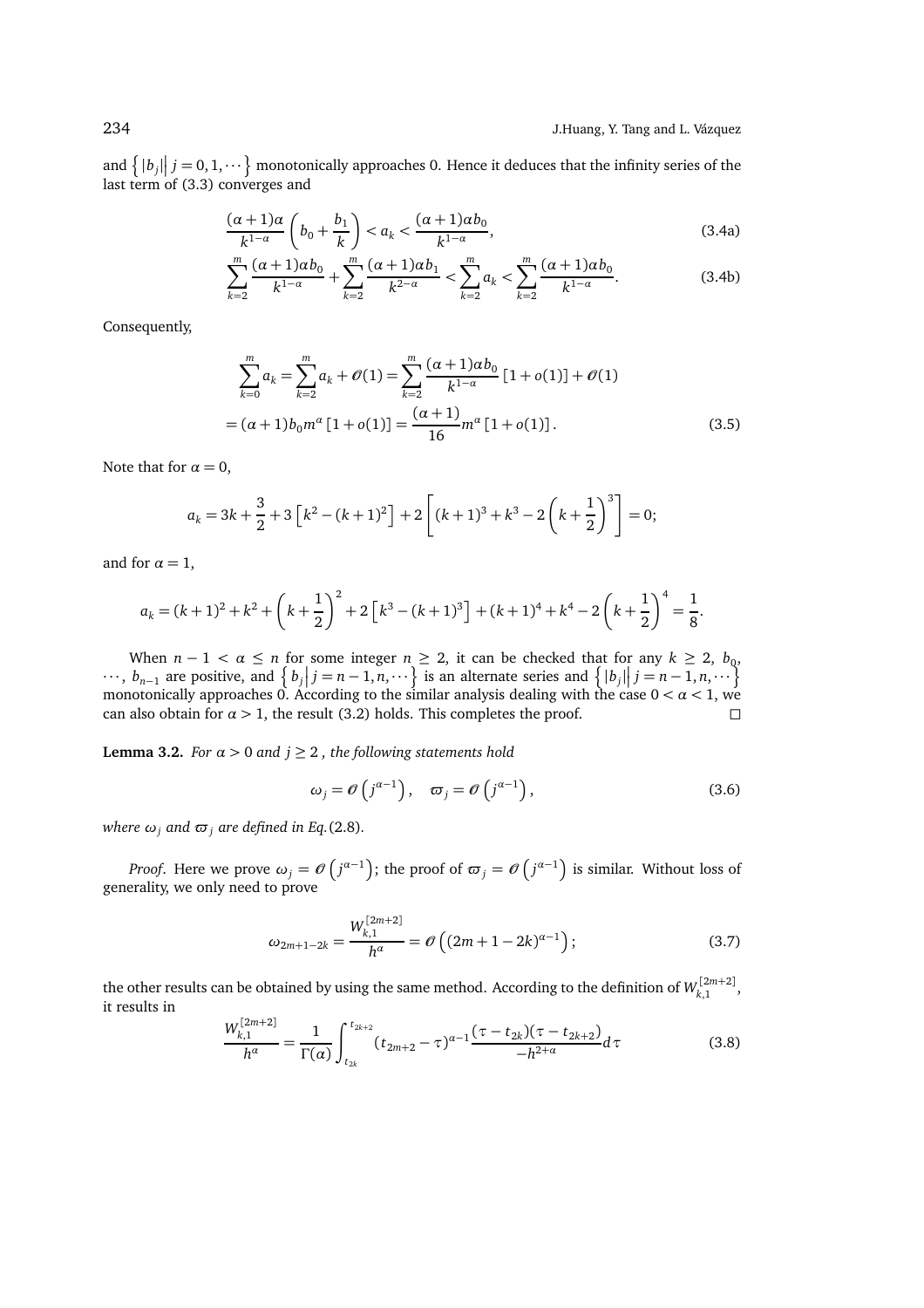After some operations, the right side of (3.8) becomes

$$
\frac{-1}{\Gamma(\alpha)h^{2+\alpha}} \int_{t_{2k}}^{t_{2k+2}} (t_{2m+2} - \tau)^{\alpha-1} [\tau^2 - (t_{2k} + t_{2k+2})\tau + t_{2k}t_{2k+2}] d\tau
$$
\n
$$
= \frac{-1}{\Gamma(\alpha+2)} \left[ -2(2m+2-2k)^{1+\alpha} - 2(2m-2k)^{1+\alpha} + \frac{2(2m+2-2k)^{2+\alpha}}{2+\alpha} - \frac{2(2m-2k)^{2+\alpha}}{2+\alpha} \right]
$$
\n
$$
= \frac{-2n^{1+\alpha}}{\Gamma(\alpha+2)} \left[ -(1+\frac{1}{n})^{1+\alpha} - (1-\frac{1}{n})^{1+\alpha} + n \left( \frac{(1+\frac{1}{n})^{2+\alpha}}{2+\alpha} - \frac{(1-\frac{1}{n})^{2+\alpha}}{2+\alpha} \right) \right]
$$
\n
$$
= \frac{-2n^{1+\alpha}}{\Gamma(\alpha+2)} \left[ (1+\alpha)\alpha \left( \frac{2}{3!} - \frac{2}{2!} \right) \frac{1}{n^2} + (1+\alpha)\alpha (\alpha-1)(\alpha-2) \left( \frac{2}{5!} - \frac{2}{4!} \right) \frac{1}{n^4} + (1+\alpha)\alpha \cdots (\alpha-4) \left( \frac{2}{7!} - \frac{2}{6!} \right) \frac{1}{n^6} + (1+\alpha)\alpha \cdots (\alpha-6) \left( \frac{2}{9!} - \frac{2}{8!} \right) \frac{1}{n^8} + \cdots \right]
$$
\n
$$
= \frac{4n^{\alpha-1}}{\Gamma(\alpha)} \left[ \left( \frac{1}{2!} - \frac{1}{3!} \right) + (\alpha-1)(\alpha-2) \left( \frac{1}{4!} - \frac{1}{5!} \right) \frac{1}{n^2} + (\alpha-1)\cdots (\alpha-6) \left( \frac{1}{8!} - \frac{1}{9!} \right) \frac{1}{n^6} + \cdots \right]
$$
\n
$$
= \mathcal{O}(n^{\alpha-1}), \tag{3.9}
$$

where  $n = 2m + 1 - 2k$ . This completes the proof.

**Lemma 3.3.** *(Gronwall Inequality) Let C*<sub>1</sub>  $>$  0 *independent h*  $>$  0*, C*<sub>2</sub>  $\geq$  0*, and* { $z_n$ } *satisfy the inequality*

$$
|z_n| \le h^{\alpha} C_1 \sum_{j=0}^{n-1} (n-j)^{\alpha-1} |z_j| + C_2, \quad j = 0, 1, \cdots, n-1, \quad nh \le T,
$$
 (3.10)

*with*  $0 < \alpha \leq 1$ *. Then* 

 $|z_n| \le C_2 E_\alpha (C_1 \Gamma(\alpha) T^\alpha), \quad nh \le T,$  (3.11)

*where E<sup>α</sup> denotes the Mittag-Leffler function defined as*

$$
E_{\alpha}(x):=\sum_{k=0}^{\infty}\frac{x^k}{\Gamma(\alpha k+1)}, \quad \alpha>0.
$$

*In particular, when*  $\alpha = 1$ *, the inequality* (3.11) *results in* 

$$
|z_n| \le C_2 e^{C_1 T}, \quad nh \le T. \tag{3.12}
$$

The proof of this lemma can be found in [4].

#### **4. Convergence analysis**

The objective of this section is to analyze the block-by-block method (2.4) or (2.8). First, we derive the error estimate.

**Theorem 4.1.** *For α >* 0*, the truncation error order of the block-by-block method* (2.4) *is at least 3.*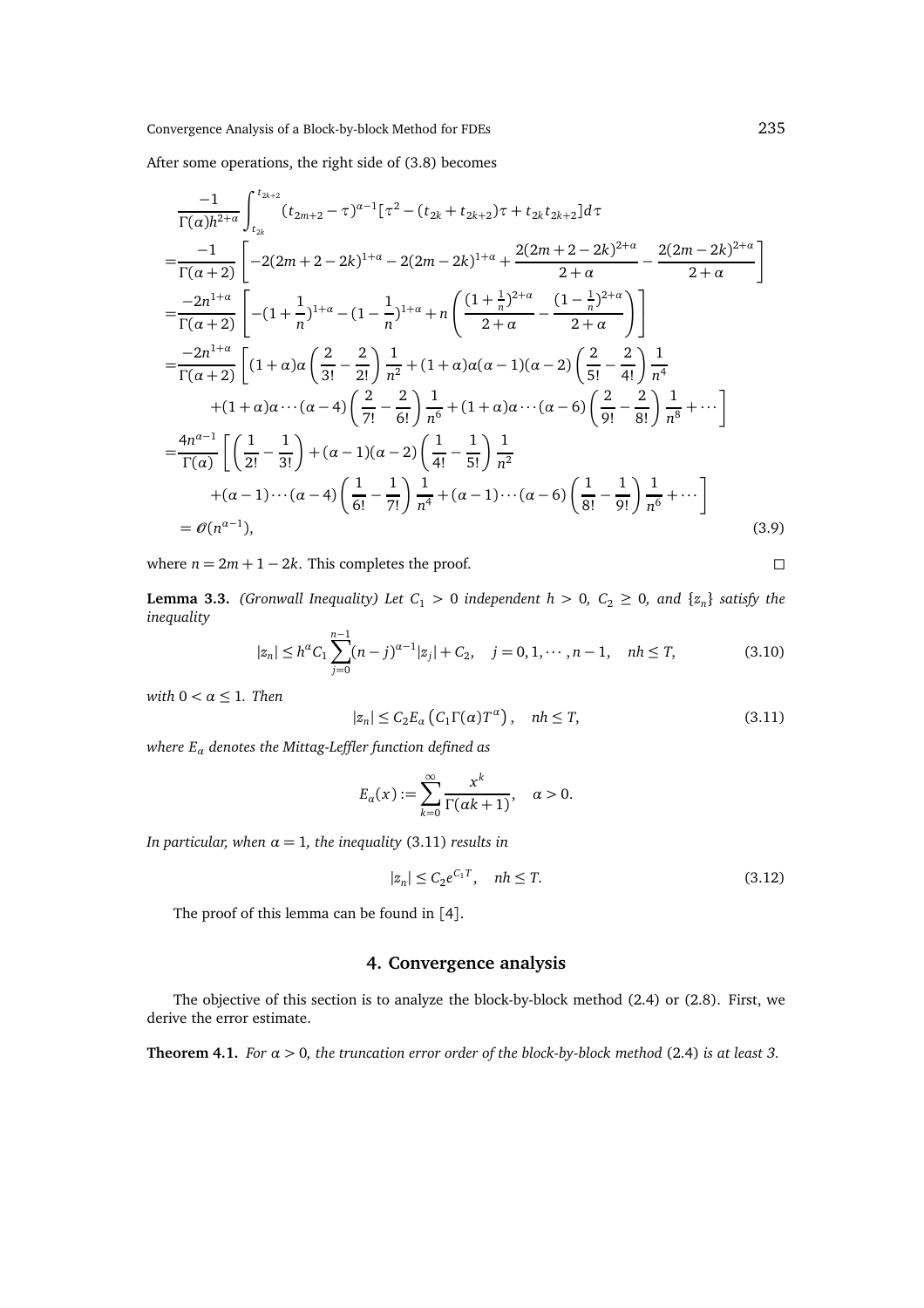*Proof*. It is known that the error of quadratic Lagrange interpolating polynomial is

$$
\frac{f^{(3)}(\xi_k, y(\xi_k))}{6}(t-t_{2k})(t-t_{2k+1})(t-t_{2k+2}), \xi_k \in (t_{2k}, t_{2k+2}).
$$

Notice that  $f(t, y(t))$  is three times continuously differentiable, so there exists a constant *C* such that  $\sim$ 

$$
\frac{|f^{(3)}(t, y(t))|}{6} \leq C, \quad t \in [0, T].
$$

Then the truncation error of the first formula of Eq.(2.4) is

$$
\left| \sum_{k=0}^{m} \frac{1}{\Gamma(\alpha)} \int_{t_{2k}}^{t_{2k+2}} (t_{2m+2} - \tau)^{\alpha-1} \frac{f^{(3)}(\xi_k, y(\xi_k))}{6} (\tau - t_{2k}) (\tau - t_{2k+1}) (\tau - t_{2k+2}) d\tau \right|
$$
  

$$
\leq \frac{C}{\Gamma(\alpha)} \sum_{k=0}^{m} \int_{t_{2k}}^{t_{2k+2}} (t_{2m+2} - \tau)^{\alpha-1} |(\tau - t_{2k}) (\tau - t_{2k+1}) (\tau - t_{2k+2}) | d\tau.
$$
 (4.1)

Let estimate the integrals on the right-hand side of (4.1):

Z *<sup>t</sup>*2*k*+<sup>2</sup>

$$
\frac{1}{\Gamma(\alpha)} \sum_{k=0}^{m} \int_{t_{2k}}^{t_{2k+2}} (t_{2m+2} - \tau)^{\alpha-1} \left| (\tau - t_{2k})(\tau - t_{2k+1})(\tau - t_{2k+2}) \right| d\tau
$$
\n
$$
= \frac{2^{\alpha+2} h^{\alpha+3}}{\Gamma(\alpha+2)} \sum_{k=0}^{m} \left[ (k+1)^{\alpha+1} + k^{\alpha+1} + \left( k + \frac{1}{2} \right)^{\alpha+1} + 6 \frac{k^{\alpha+2} - (k+1)^{\alpha+2}}{\alpha+2} + 12 \frac{(k+1)^{\alpha+3} + k^{\alpha+3} - 2\left( k + \frac{1}{2} \right)^{\alpha+3}}{(\alpha+2)(\alpha+3)} \right]
$$
\n
$$
= \frac{2^{\alpha+2} h^{\alpha+3}}{\Gamma(\alpha+2)} \sum_{k=0}^{m} a_k.
$$
\n(4.2)

According to Lemma 3.1, we have

$$
h^{3+\alpha} \sum_{k=0}^{m} a_k = h^3 \mathcal{O}([hm]^{\alpha}) = h^3 \mathcal{O}(T^{\alpha}) = \mathcal{O}(h^3).
$$
 (4.3)

Consequently the order of error is at least 3. The error analysis for Eq.(2.4b) has the same conclusion at the expense of more additional work.  $\Box$ 

**Remark**. In fact, instead of using complicated Lemma 3.1, one can obtain Theorem 4.1 from formula (4.1) directly. The reason why we established Lemma 3.1 is that based on the method of proving this lemma, one can explicitly explain why the numerical convergence order often demonstrate as  $3 + \alpha$  with  $0 < \alpha \le 1$  and 4 with  $\alpha > 1$  in many numerical experiments. Actually, when the right hand side function  $f(t, y(t))$  of Eq.(2.1) is three-time continuously differentiable, then the values of  $f^{(3)}(t, y(t))$  do not occur fierce changes on a small interval. Thus the truncation error of formula (2.4) may be approximately represented as

$$
\frac{C_1}{6\Gamma(\alpha)} \sum_{k=0}^{m} \int_{t_{2k}}^{t_{2k+2}} (t_{2m+2} - \tau)^{\alpha-1} (\tau - t_{2k}) (\tau - t_{2k+1}) (\tau - t_{2k+2}) d\tau
$$
  
= 
$$
\frac{C_1 2^{\alpha+2} h^{\alpha+3}}{6\Gamma(\alpha+2)} \sum_{k=0}^{m} a'_k,
$$
 (4.4)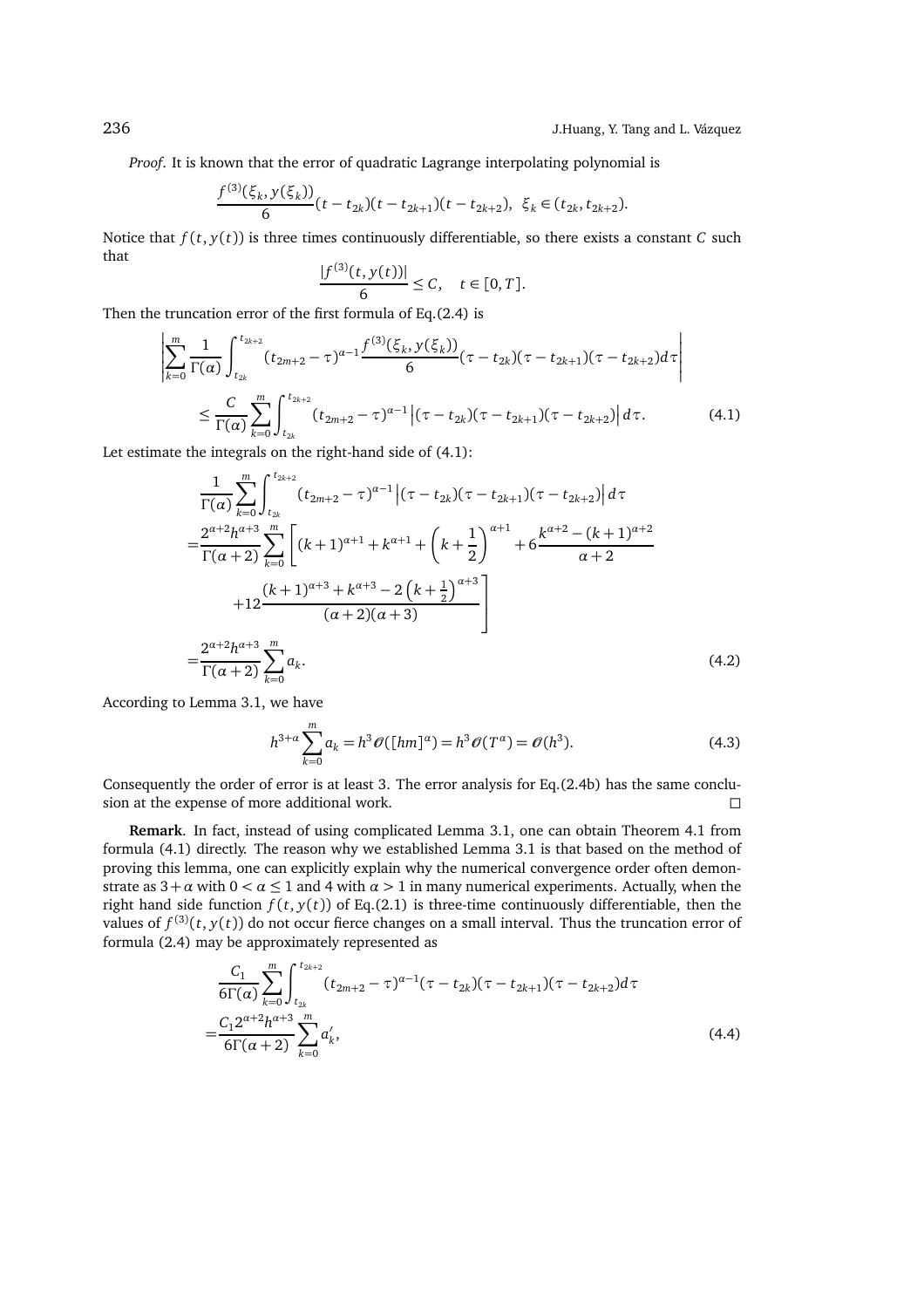Convergence Analysis of a Block-by-block Method for FDEs 237

where  $C_1$  is a value of  $f^{(3)}(t, y(t))$  at a certain point and

$$
a'_{k} = 12 \frac{(k+1)^{3+\alpha} - k^{3+\alpha}}{(2+\alpha)(3+\alpha)} - 6 \frac{(k+1)^{2+\alpha} + k^{2+\alpha}}{2+\alpha} + (k+1)^{1+\alpha} - k^{1+\alpha}.
$$

Using similar method for proving Lemma 3.1, one can know the series  $\sum_{k=0}^{\infty} a'_k$  is convergent for  $0 < \alpha \leq 1$ , and

$$
\sum_{k=0}^{m} a'_k = \mathcal{O}(m^{\alpha-1})
$$
 for  $\alpha > 1$ .

Thus we know the reason that some numerical convergence order approach  $3 + \alpha$  with  $0 < \alpha \leq 1$ and 4 with *α >* 1.

Finally, we state the main result of this paper, i.e., the convergence order of the block-by-block method is at least 3. Thus this method can provide enough accuracy in practical computation.

**Theorem 4.2.** *The block-by-block scheme* (2.8) *for Eq.*(2.1) *is convergent. Moreover,*

$$
|e_n| \equiv |y(t_n) - y_n| = \mathcal{O}(h^3) \text{ for } n = 1, 2, \cdots.
$$
 (4.5)

*Proof*. According to the mean value theorem, there exists *L<sup>j</sup>* holding that

$$
f(t_j, y(t_j)) - f(t_j, y_j) = L_j(y(t_j) - y_j) = L_j e_j, \quad j = 0, 1, \cdots, 2N,
$$

where *e*<sub>*j*</sub> = *y*(*t*<sub>*j*</sub>) − *y*<sub>*j*</sub>. In terms of *f*(*t*, *y*) satisfying Lipschitz condition and *f*<sub>*y*</sub>(*x*, *y*) ∈ *C*(Ω), then  $|L_j| \leq L$ . Thanks to Lemma 3.2, there exists a constant *C* satisfying

$$
\max\{|\omega_0|, |\omega_1|, |\varpi_0|, |\varpi_1|\} \le C, \quad \max\{|\omega_j|, |\varpi_j|\} \le Cj^{\alpha-1}, \quad j = 2, \cdots, 2m+2.
$$

Note that

$$
y(t_{2m+2}) = g(t_{2m+2}) + h^{\alpha} \sum_{j=0}^{2m} \omega_{2m+2-j} f(t_j, y(t_j)) + h^{\alpha} \omega_1 f(t_{2m+1}, y(t_{2m+1}))
$$
  
+ 
$$
h^{\alpha} \omega_0 f(t_{2m+2}, y(t_{2m+2})) + \mathcal{O}(h^3),
$$
  

$$
y(t_{2m+1}) = g(t_{2m+1}) + h^{\alpha} \sum_{j=0}^{2m} \sigma_{2m+2-j} f(t_j, y(t_j)) + h^{\alpha} \sigma_1 f(t_{2m+1}, y(t_{2m+1}))
$$
  
+ 
$$
h^{\alpha} \sigma_0 f(t_{2m+2}, y(t_{2m+2})) + \mathcal{O}(h^3),
$$

and

$$
y_{2m+2} = g_{2m+2} + h^{\alpha} \sum_{j=0}^{2m} \omega_{2m+2-j} f(t_j, y_j) + h^{\alpha} \omega_1 f(t_{2m+1}, y_{2m+1})
$$
  
+ 
$$
h^{\alpha} \omega_0 f(t_{2m+2}, y_{2m+2}),
$$
  

$$
y_{2m+1} = g_{2m+1} + h^{\alpha} \sum_{j=0}^{2m} \omega_{2m+2-j} f(t_j, y_j) + h^{\alpha} \omega_1 f(t_{2m+1}, y_{2m+1})
$$
  
+ 
$$
h^{\alpha} \omega_0 f(t_{2m+2}, y_{2m+2}).
$$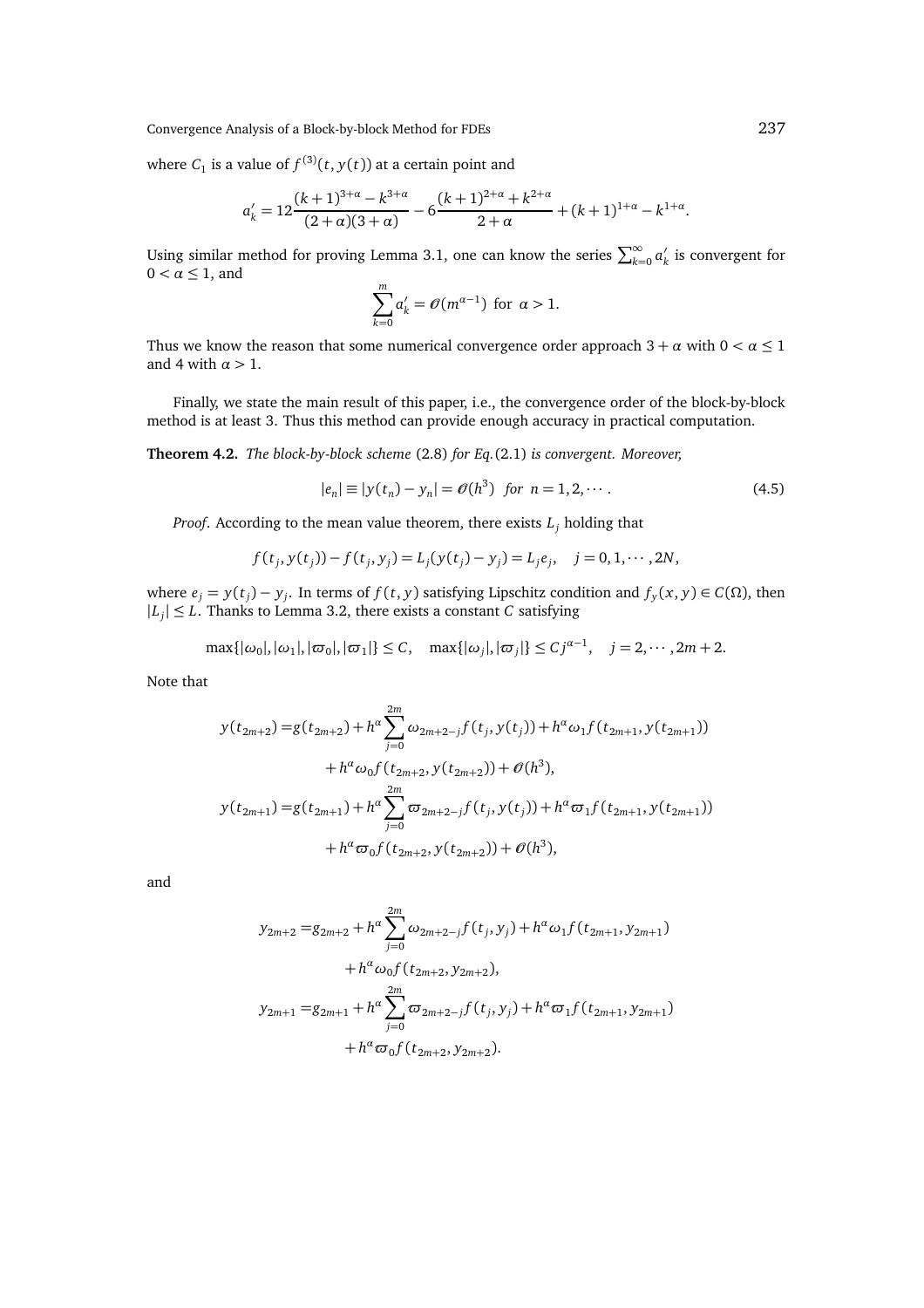We then obtain

$$
\begin{cases}\ne_{2m+2} = h^{\alpha} \sum_{j=0}^{2m} \omega_{2m+2-j} L_j e_j + h^{\alpha} \omega_1 L_{2m+1} e_{2m+1} + h^{\alpha} \omega_0 L_{2m+2} e_{2m+2} + \mathcal{O}(h^3), \\
e_{2m+1} = h^{\alpha} \sum_{j=0}^{2m} \varpi_{2m+2-j} L_j e_j + h^{\alpha} \varpi_1 L_{2m+1} e_{2m+1} + h^{\alpha} \varpi_0 L_{2m+2} e_{2m+2} + \mathcal{O}(h^3).\n\end{cases} (4.6)
$$

Consequently,

$$
\begin{cases}\n|e_{2m+2}| \le L Ch^{\alpha} \sum_{j=0}^{2m} (2m+2-j)^{\alpha-1} |e_j| + LCh^{\alpha} |e_{2m+1}| + LCh^{\alpha} |e_{2m+2}| + \mathcal{O}(h^3), \\
|e_{2m+1}| \le LCh^{\alpha} \sum_{j=0}^{2m} (2m+2-j)^{\alpha-1} |e_j| + LCh^{\alpha} |e_{2m+1}| + LCh^{\alpha} |e_{2m+2}| + \mathcal{O}(h^3).\n\end{cases} (4.7)
$$

Set  $|\epsilon_{2i+1}| = |\epsilon_{2i+2}| = \max\{|e_{2i+1}|, |e_{2i+2}|\}$  for  $i = 0, 1, \dots, m$ , and note that  $|\epsilon_0| = |e_0| = 0$ . For the sufficient small *h* and any  $\alpha > 0$ , there exists a constant  $C_3$  such that

$$
1 < (1 - 2LCh^{\alpha})^{-1} \le C_3.
$$

For  $0 < \alpha \leq 1$ , the inequalities in (4.7) lead to

$$
|\epsilon_{2m+1}| \le L Ch^{\alpha} \sum_{j=0}^{2m} (2m+1-j)^{\alpha-1} |\epsilon_j| + 2L Ch^{\alpha} |\epsilon_{2m+1}| + \mathcal{O}(h^3). \tag{4.8}
$$

After further transformation and by Lemma 3.3, we obtain

$$
|\epsilon_{2m+1}| \le \mathcal{O}(h^3) E_{\alpha}(C_3 L C \Gamma(\alpha) T^{\alpha}) = \mathcal{O}(h^3). \tag{4.9}
$$

For  $\alpha > 1$ , from (4.7) we get

$$
|\epsilon_{2m+1}| \le LCT^{\alpha-1}h \sum_{j=0}^{2m} |\epsilon_j| + 2LCh^{\alpha}|\epsilon_{2m+1}| + \mathcal{O}(h^3).
$$

With a similar treatment for  $0 < \alpha \leq 1$ , it deduces that

$$
|\epsilon_{2m+1}| \le \mathcal{O}(h^3) e^{C_3 L C T^a} = \mathcal{O}(h^3). \tag{4.10}
$$

Therefore the block-by-block method (2.8) is convergent with order 3.

### **5. Numerical experiments**

In this section, we verify the convergence order by numerical experiments. **Example 1.** Consider the following equations where  $y(t) \in C^{3+[\alpha]}[0,1]$  and  $D_*^{\alpha}y(t) \in C^3[0,1]$ 

$$
D_{*}^{\alpha}y(t) = \frac{\Gamma(5+\alpha)}{24}t^4 + t^{8+2\alpha} - y^2(t)
$$
\n(5.1)

with initial condition  $y(0) = 0$  for the case  $0 < \alpha \le 1$  and  $y(0) = y'(0) = 0$  for  $1 < \alpha \le 2$ . The exact solution of this equation is given as

$$
y(t) = t^{4+\alpha}.
$$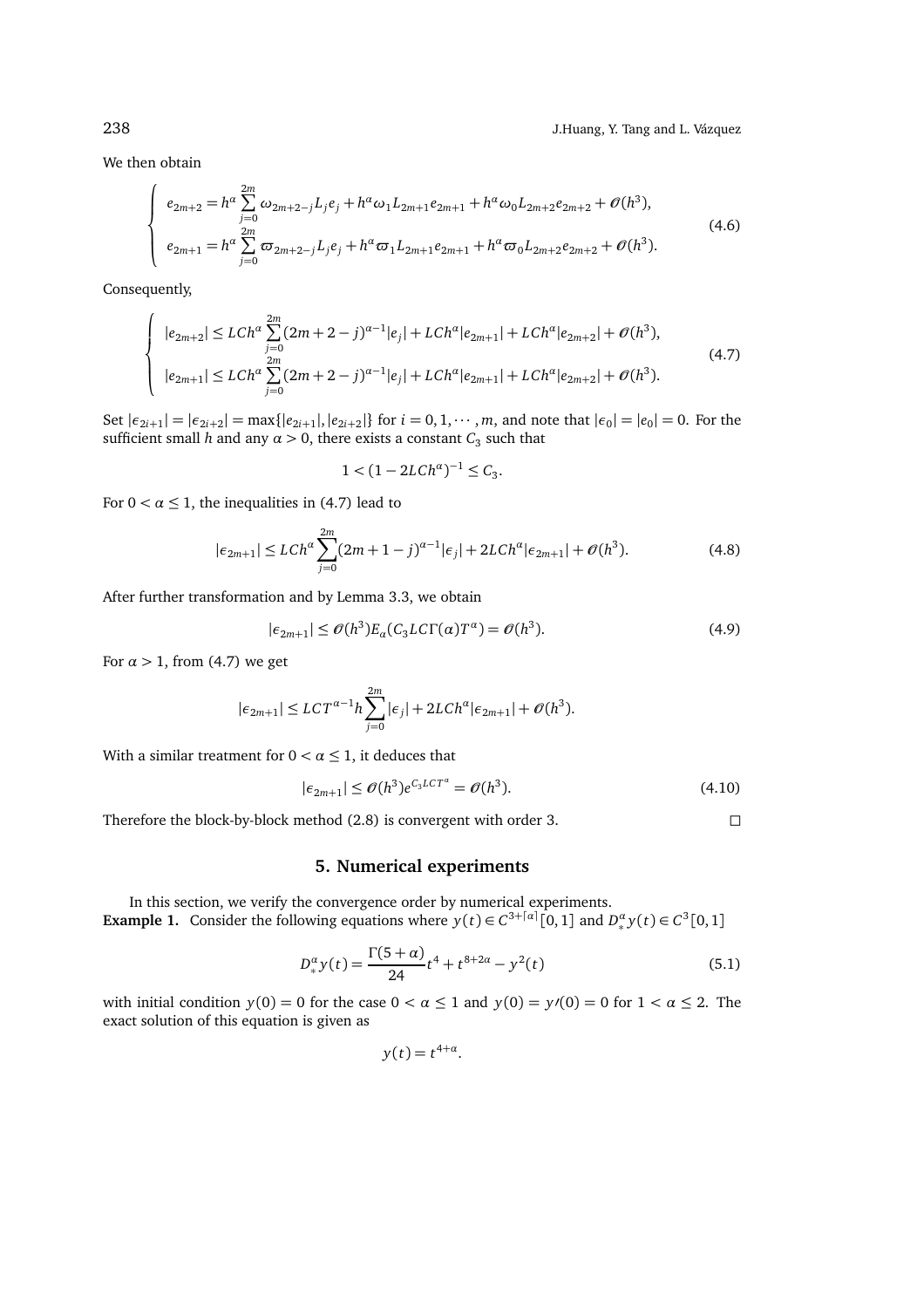Notice that the function  $y(t)$  satisfies the Lemma 2.1 and its remark. The comparisons of numerical solution and exact solution for  $\alpha = 0.5$  and  $\alpha = 1.5$  are shown in Fig.1. For this case, we take stepsize  $h = 0.05$ . It can be seen that our numerical results are in excellent agreement with the exact solution. From Tables 1 and 2, we find that as the stepsize *h* decreasing, the error is reduced. For  $\alpha = 0.5$ , the numerical convergence order is about 3.5; while  $\alpha = 1.5$ , the convergence order almost approaches 4. Thus the numerical results are consistent with the theoretical analysis in Section 4.



Figure 1: The comparison of numerical solution and exact solution for different  $\alpha$  in Example 1.

| stepsize h | $\max  y(t_i) - y_i $  | convergence order |
|------------|------------------------|-------------------|
| 1/10       | 6.790480279114108e-004 |                   |
| 1/20       | 6.115764018488346e-005 | 3.47290897206878  |
| 1/40       | 5.326621723589220e-006 | 3.52124000532623  |

1/80 4.578516905606733e-007 3.54026857517293 1/160 3.923653379978020e-008 3.54461084656701 1/320 3.360732248047782e-009 3.54535008607147

Table 1: The errors for different stepsize  $h$  and  $\alpha = 0.5$  in Example 1.

**Example 2.** The following equations where  $y(t) \notin C^{3+[a]}[0,1]$  and  $D_*^{\alpha}y(t) \in C^3[0,1]$ 

$$
D_{*}^{\alpha} y(t) = \frac{40320}{\Gamma(9-\alpha)} t^{8-\alpha} - 3\frac{\Gamma(5+\alpha/2)}{\Gamma(5-\alpha/2)} t^{4-\alpha/2} + \frac{9}{4}\Gamma(\alpha+1) + \left(\frac{3}{2}t^{\alpha/2} - t^4\right)^3 - [y(t)]^{3/2}
$$
\n(5.2)

.

subject to the initial conditions  $y^{(k)}(0) = 0, k = 0, \cdots, \lceil \alpha \rceil - 1$  with  $0 < \alpha < 2$ . The exact solution is

$$
y(t) = t^8 - 3t^{4+\alpha/2} + \frac{9}{4}t^{\alpha}
$$

From Tables 3 and 4, we know that these numerical results are in good agreement with the theoretical analysis.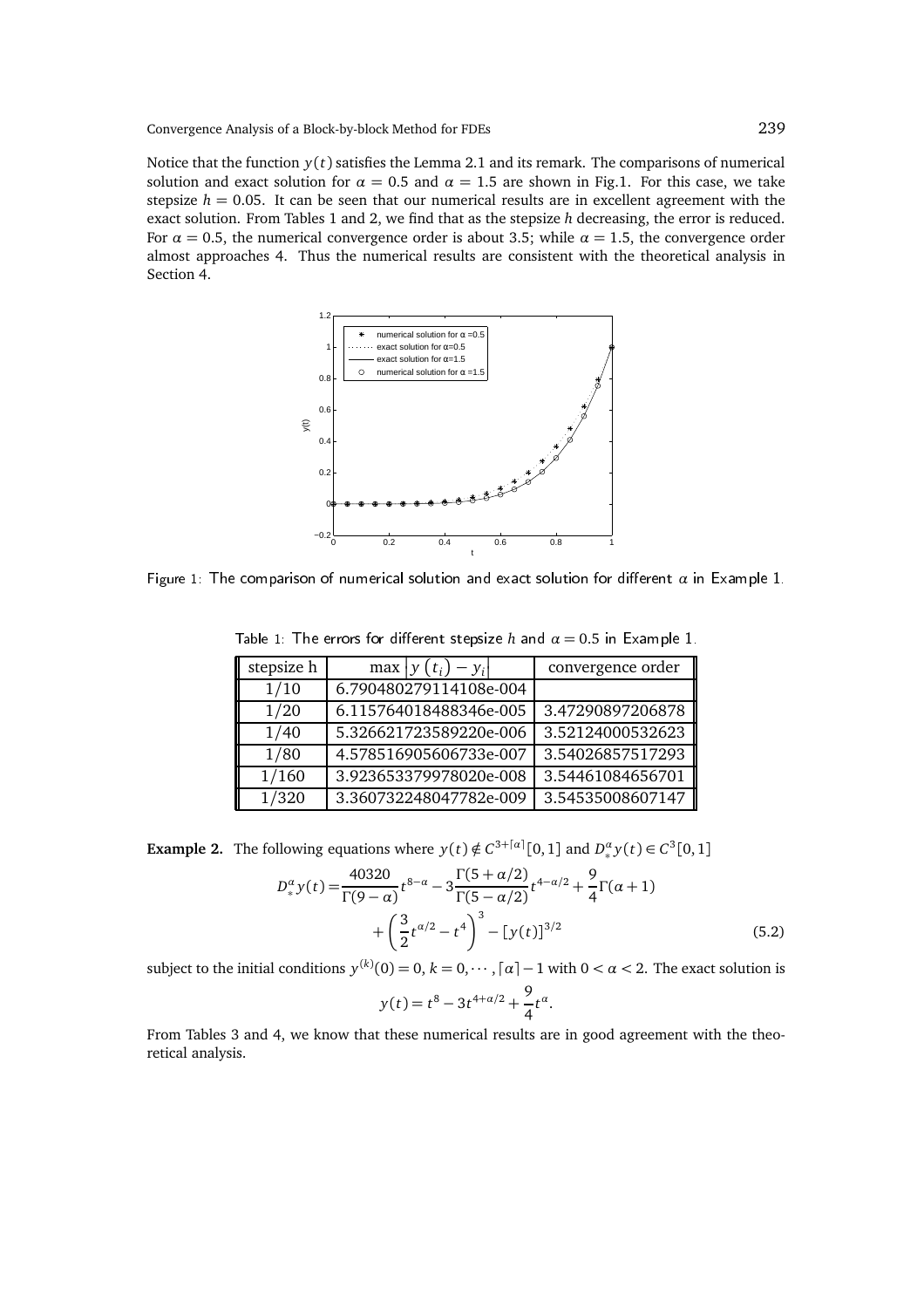| stepsize h | max $ y(t_i) - y_i $   | convergence order |
|------------|------------------------|-------------------|
| 1/10       | 3.925338639648723e-004 |                   |
| 1/20       | 2.535081665921979e-005 | 3.95271299240205  |
| 1/40       | 1.598769163946301e-006 | 3.98699866595346  |
| 1/80       | 9.970496439581922e-008 | 4.00315250268271  |
| 1/160      | 6.191967605317927e-009 | 4.00919551060856  |
| 1/320      | 3.851163832280236e-010 | 4.00703152050329  |

Table 2: The errors for different stepsize *h* and  $\alpha = 1.5$  in Example 1.

Table 3: The errors for different stepsize *h* and  $\alpha = 0.4$  in Example 2.

| stepsize h | max $ y(x_i) - y_i $   | convergence order |
|------------|------------------------|-------------------|
| 1/10       | 0.00338693729077       |                   |
| 1/20       | 4.105770707192313e-004 | 3.04425631016298  |
| 1/40       | 4.457995720869024e-005 | 3.20318592336832  |
| 1/80       | 4.585147059199546e-006 | 3.28135532062425  |
| 1/160      | 4.576406376077813e-007 | 3.32468093459055  |
| 1/320      | 4.486848470541816e-008 | 3.35044079896980  |

Table 4: The errors for different stepsize *h* and  $\alpha = 1.6$  in Example 2.

| stepsize h | max $ y(x_i) - y_i $   | convergence order |
|------------|------------------------|-------------------|
| 1/10       | 0.00186448622110       |                   |
| 1/20       | 1.309261948120866e-004 | 3.83195245959574  |
| 1/40       | 8.614536457729471e-006 | 3.92583679231980  |
| 1/80       | 5.493969965075785e-007 | 3.97085223961853  |
| 1/160      | 3.454578240136286e-008 | 3.99126753153549  |
| 1/320      | 2.160079393132008e-009 | 3.99935334239282  |

# **6. Concluding remarks**

A block-by-block method, proposed by Kumar and Agrawal for a class of initial value problems of fractional differential equations with Caputo derivatives, has been rewritten. On this basis, the error estimate and the proof of convergence are given under the assumptions  $D_*^{\alpha} y(t) \in C^3[0, T]$ and  $f_y(x, y) \in C(\Omega)$ . And the convergence order of this scheme is shown to be at least 3. The numerical examples have verified the theoretical results. It is demonstrated that this block-by-block method is an effective and convergent numerical scheme in solving a variety of FDEs.

**Acknowledgments** We would like to thank the referees for their valuable suggestions and comments that greatly help us to improve this paper. This research is supported by the State Key Laboratory of Scientific and Engineering Computing, Chinese Academy of Sciences and by Hunan Key Laboratory for Computation and Simulation in Science and Engineering, by National Natural